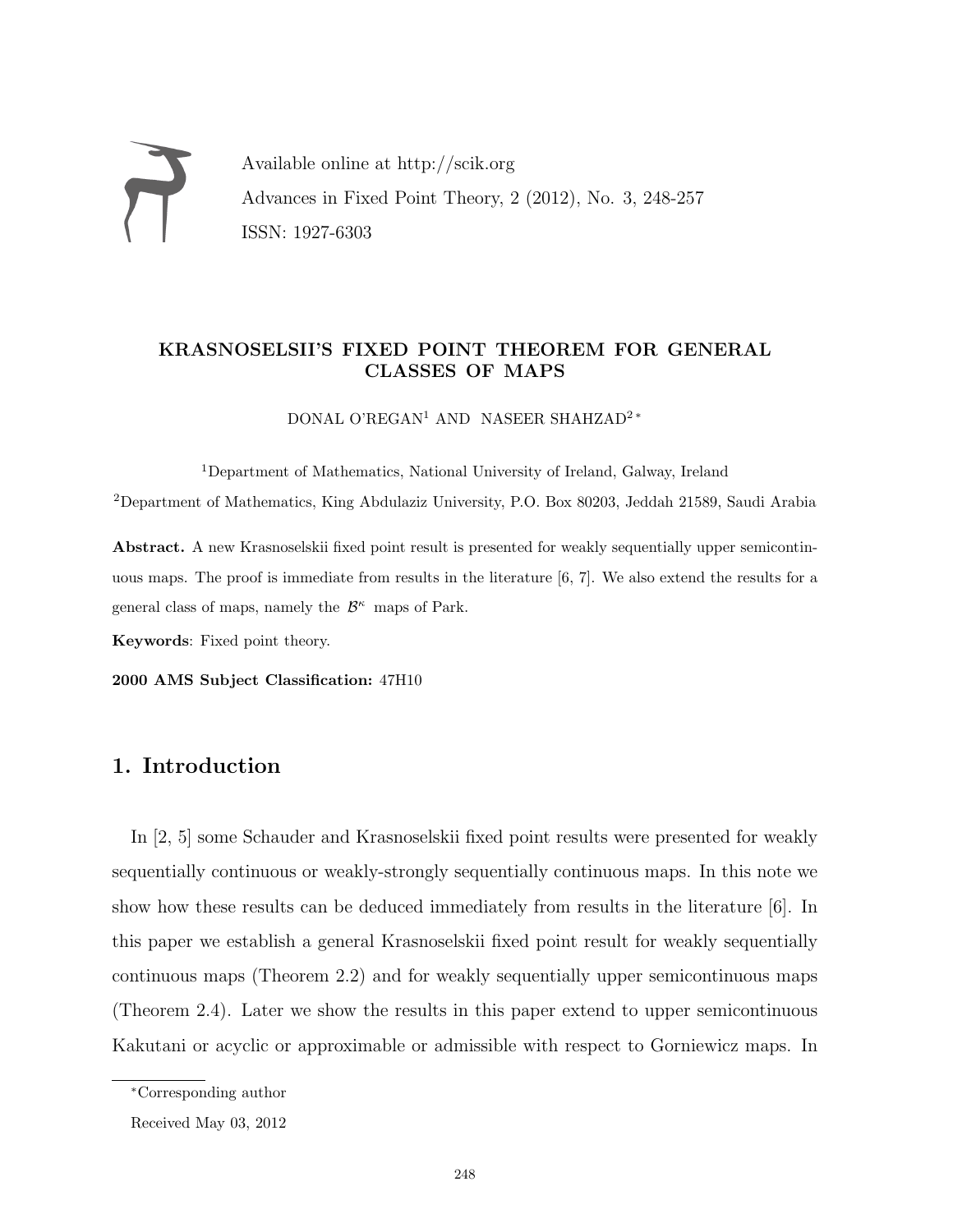fact we will establish a result for a very general class of maps, namely the  $\mathcal{B}^{\kappa}$  maps of Park.

We now gather together some notation and preliminary facts. Let  $\Omega_E$  be the bounded subsets of a Banach space E and let  $K^w$  be the family of all weakly compact subsets of E. Also let  $B$  be the closed unit ball of  $E$ . The DeBlasi [4] measure of weak noncompactness is the map  $w : \Omega_E \to [0, \infty)$  defined by

 $w(X) = \inf \{t > 0: \text{ there exists } Y \in K^w \text{ with } X \subseteq Y + tB\};$ 

here  $X \in \Omega_E$ . For convenience we recall some properties of w:

Let  $X_1, X_2 \in \Omega_E$ . Then

- (i).  $X_1 \subseteq X_2$  implies  $w(X_1) \leq w(X_2)$ .
- (ii).  $w(X_1) = 0$  iff  $\overline{X_1^w} \in K^w$ ; here  $\overline{X_1^w}$  is the weak closure of  $X_1$  in E.
- (iii).  $w(\overline{X_1^w}) = w(X_1)$ .
- (iv).  $w(X_1 \cup X_2) = \max\{w(X_1), w(X_2)\}.$
- (v).  $w(r X_1) = r w(X_1)$  for all  $r > 0$ .
- (vi).  $w(co(X_1)) = w(X_1)$ .
- (vii).  $w(X_1 + X_2) \leq w(X_1) + w(X_2)$ .

(viii). If  $\{X_n\}_1^{\infty}$  is a sequence of nonempty, weakly closed subsets of E with  $X_1$  bounded and  $X_1 \supseteq X_2 \supseteq ... \supseteq X_n \supseteq ...$  with  $\lim_{n\to\infty} w(X_n) = 0$ , then  $\bigcap_{n=1}^{\infty} X_n \neq \emptyset$ .

Suppose  $F: Z \subseteq E \to E$ . Then F is said to be (1). weakly sequentially continuous if  $x_n$   $(n \in N = \{1, 2, ...\}), x \in Z$  with  $x_n \to x$  implies  $Fx_n \to Fx$ , (2). weakly-strongly sequentially continuous if  $x_n$   $(n \in N)$ ,  $x \in Z$  with  $x_n \to x$  implies  $Fx_n \to Fx$ , (3). strongly-weakly sequentially continuous if  $x_n$   $(n \in N)$ ,  $x \in Z$  with  $x_n \to x$  implies  $F x_n \rightharpoonup F x$ . On the other hand if  $F : Z \to 2^E$  (here  $2^E$  denotes the family of nonempty subsets of  $E$ ) then  $F$  is said to be weakly sequentially upper semicontinuous if for any weakly closed set A of E,  $F^{-1}(A)$  is sequentially closed for the weak topology on Z.

Let X be a nonempty, convex subset of a Hausdorff topological vector space  $E$  and Y a topological space. Recall a polytope  $P$  in  $X$  is any convex hull of a nonempty finite subset of X.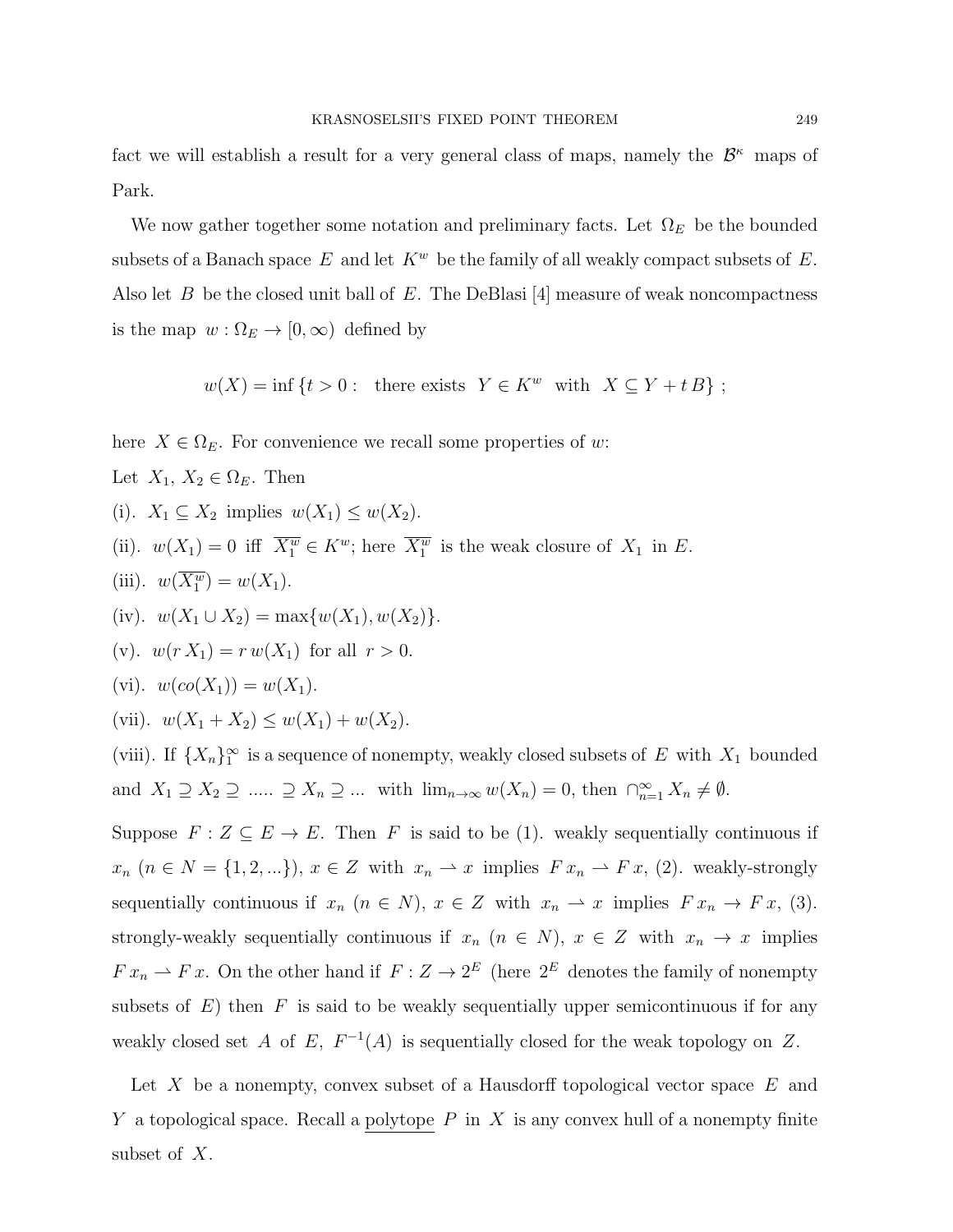**Definition 1.1.** We say  $G \in \mathcal{B}(X, Y)$  if  $G : X \to 2^Y$  (the nonempty subsets of Y) is such that for any polytope P in X and any continuous function  $g: G(P) \to P$ , the composition  $g(G|_P) : P \to 2^P$  has a fixed point.

**Definition 1.2.**  $F \in \mathcal{B}^{\kappa}(X, Y)$  (i.e. F is  $\mathcal{B}^{\kappa}$ -admissible) if  $F : X \to 2^Y$  is such that for any compact, convex subset K of X, there exists a closed map  $G \in \mathcal{B}(K, Y)$  with  $G(x) \subseteq F(x)$  for each  $x \in K$ .

A nonempty subset X of a Hausdorff topological vector space  $E$  is said to be admissible if for every compact subset  $K$  of  $X$  and every neighborhood  $V$  of 0, there exists a continuous map  $h: K \to X$  with  $x - h(x) \in V$  for all  $x \in K$  and  $h(K)$  is contained in a finite dimensional subspace of E.

In [10] Park proved the following result.

**Theorem 1.1.** Let  $E$  be a Hausdorff topological vector space and  $X$  an admissible, convex subset of E. Then any closed, compact map  $F \in \mathcal{B}(X,X)$  has a fixed point.

Examples of  $\mathcal{B}^{\kappa}$  maps can be found in [10]. An important subclass of  $\mathcal{B}$  is the class  $\mathcal{U}_c^{\kappa}$ . Let X and Y be Hausdorff topological spaces. Given a class X of maps,  $\mathcal{X}(X, Y)$ denotes the set of maps  $F: X \to 2^Y$  belonging to  $\mathcal{X}$ , and  $\mathcal{X}_c$  the set of finite compositions of maps in  $\mathcal{X}$ . A class  $\mathcal{U}$  of maps is defined by the following properties:

(i). U contains the class C of single valued continuous functions;

(ii). each  $F \in \mathcal{U}_c$  is upper semicontinuous and compact valued; and

(iii). for any polytope P,  $F \in \mathcal{U}_c(P, P)$  has a fixed point, where the intermediate spaces of composites are suitably chosen for each  $\mathcal{U}$ .

**Definition 1.3.**  $F \in \mathcal{U}_c^{\kappa}(X, Y)$  (i.e. F is  $\mathcal{U}_c^{\kappa}$ -admissible) if for any compact subset K of X, there is a  $G \in \mathcal{U}_c(K, Y)$  with  $G(x) \subseteq F(x)$  for each  $x \in K$ .

Note  $\mathcal{U}_c^{\kappa}$  is closed under compositions.

## 2. Main results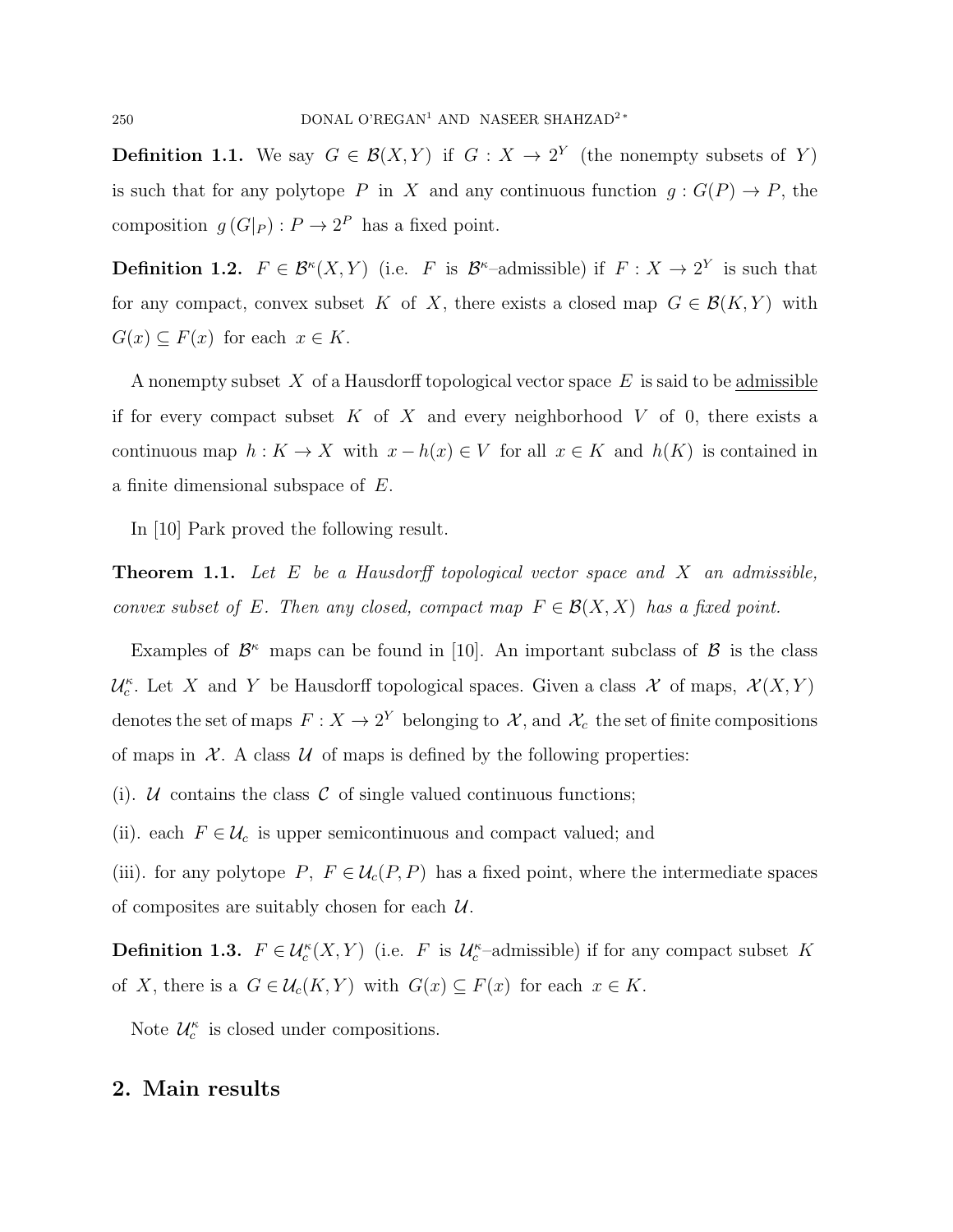In [6, pp2] the following result was established.

**Theorem 2.1.** Let C be a nonempty bounded convex closed subset of a Banach space E and assume  $A: C \to C$  is weakly sequentially continuous. In addition suppose there exists  $a \alpha \in [0, 1)$  with

(2.1) 
$$
w(S_{n+1}) \le \alpha w(S_n) \text{ for } n \in \{1, 2, \ldots\};
$$

here  $S_1 = C$  and  $S_{n+1} = \overline{co}(A(S_n))$  for  $n \in \{1, 2, ...\}$ . Then A has a fixed point.

Remark 2.1. Note Theorem 2.2 in [5] follows immediately from Theorem 2.1 (in fact the condition that  $A$  is continuous in [5] is not needed).

Remark 2.2. One could replace (2.1) with other weakly compactness type conditions; see Theorem's 2.7-2.9 in [1].

Of course Theorem 2.1 immediately guarantees a Krasnoselskii fixed point theorem. We prove a general result which includes the results in [2, 5].

**Theorem 2.2.** Let C be a nonempty bounded convex closed subset of a Banach space E and assume  $F: C \to E$  and  $G: C \to E$  is such that  $(I-G)^{-1}$  is well defined on  $(I - G)(C)$ . Also assume the following conditions hold:

$$
F(C) \subseteq (I - G)(C)
$$

(2.3)  $(I - G)^{-1} F : C \to E$  is weakly sequentially continuous

and

(2.4) 
$$
\exists \alpha \in [0,1) \text{ with } w(S_{n+1}) \leq \alpha w(S_n) \text{ for } n \in \{1,2,...\};
$$

here  $S_1 = C$  and  $S_{n+1} = \overline{co}((I - G)^{-1}F(S_n))$  for  $n \in \{1, 2, ...\}$ . Then there exists  $x \in C$  with  $x = F(x) + G(x)$ .

**Proof.** Notice  $F(C) \subseteq (I - G)(C)$  from  $(2.2)$  so  $(I - G)^{-1}F : C \to C$ . The result follows from Theorem 2.1.  $\Box$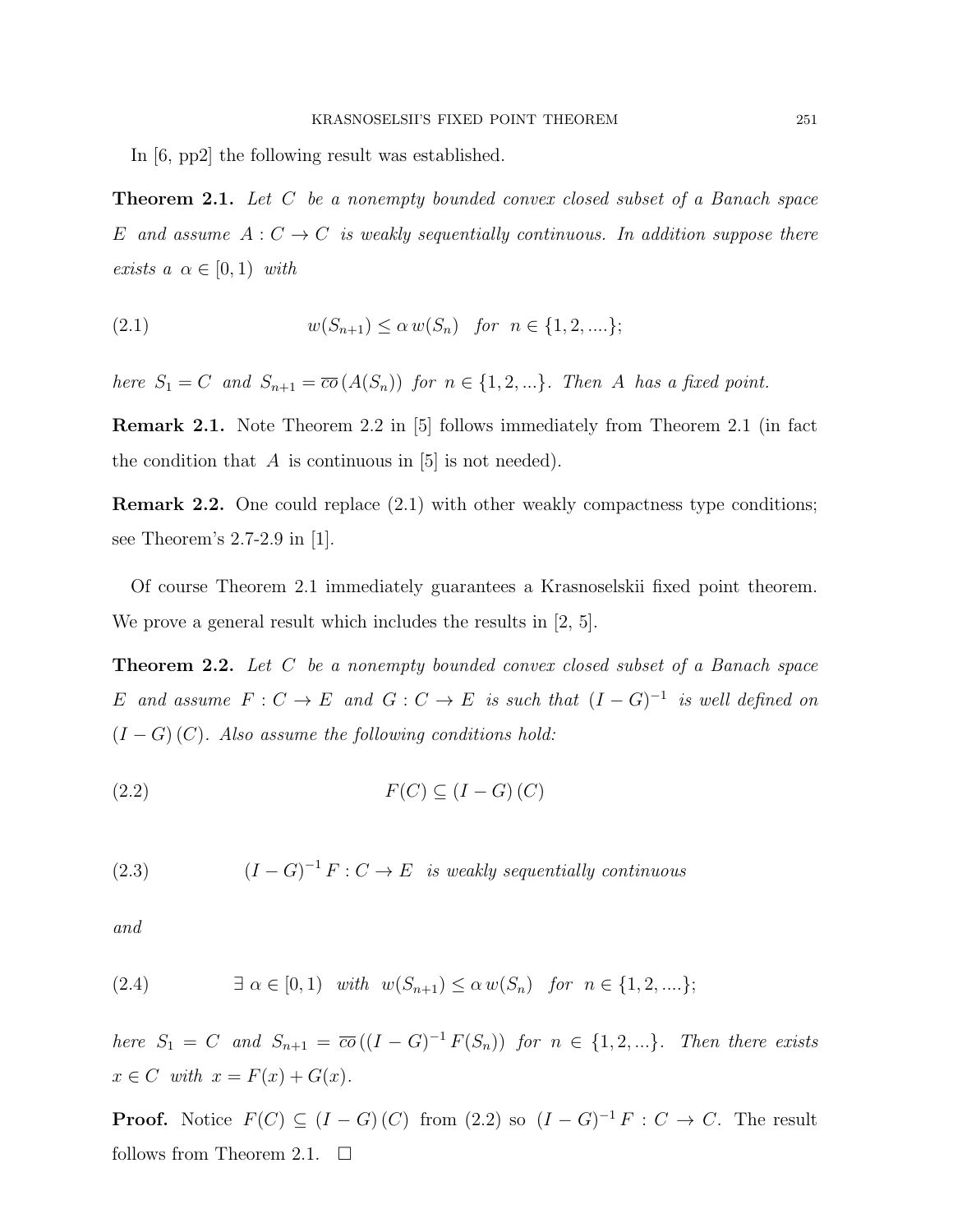#### Remark 2.3. Suppose

(2.5)  $F : C \to F(C)$  is weakly-strongly sequentially continuous

and

(2.6) 
$$
\begin{cases} (I - G)^{-1} : (I - G)(C) \to E \text{ is strongly-weakly} \\ \text{sequentially continuous} \end{cases}
$$

hold. Then clearly  $(2.3)$  is satisfied.

Remark 2.4. Suppose

(2.7) 
$$
F: C \to F(C) \text{ is weakly sequentially continuous}
$$

and

(2.8) 
$$
(I - G)^{-1} : (I - G)(C) \to E
$$
 is weakly sequentially continuous

hold. Then clearly  $(2.3)$  is satisfied.

**Remark 2.5.** Note if  $G: C \to E$  is a contraction (with contractive constant  $\beta \in [0,1)$ ) then it is well known that  $(I - G)^{-1}$  exists and is continuous (note  $||(I - G)(x) - (I - G)(x)||$  $G(y)$  $|| \ge (1 - \beta) ||x - y||$  for  $x, y \in C$ ) so in particular (2.6) holds. If in addition

(2.9) 
$$
F(x) + G(y) \in C \quad \text{for all} \quad x, y \in C
$$

holds, then (2.2) is satisfied. To see this first notice (2.9) implies  $F(C) + G(C) \subseteq C$ . Now let  $w \in F(C)$ . Then  $z = G(z) + w$  has a unique solution since  $z \to G(z) + w$  is a contraction which maps C to C. Thus  $w \in (I - G)(C)$ , so  $(2.2)$  is satisfied.

**Remark 2.6.** If  $(I - G)^{-1}$  is linear and continuous on E then  $(I - G)^{-1}$  is weakly continuous on  $E$  (see [3. pp39]), so (2.8) holds. Note trivially (2.6) is satisfied (of course we dont need to assume  $(I - G)^{-1}$  is linear if we are interested in (2.6)).

If  $(I - G)^{-1}$  exists on E (an example of this is if  $G : E \to E$  is a contraction) and if in addition

(2.10) if 
$$
y \in C
$$
 and  $x = F(y) + G(x)$ , then  $x \in C$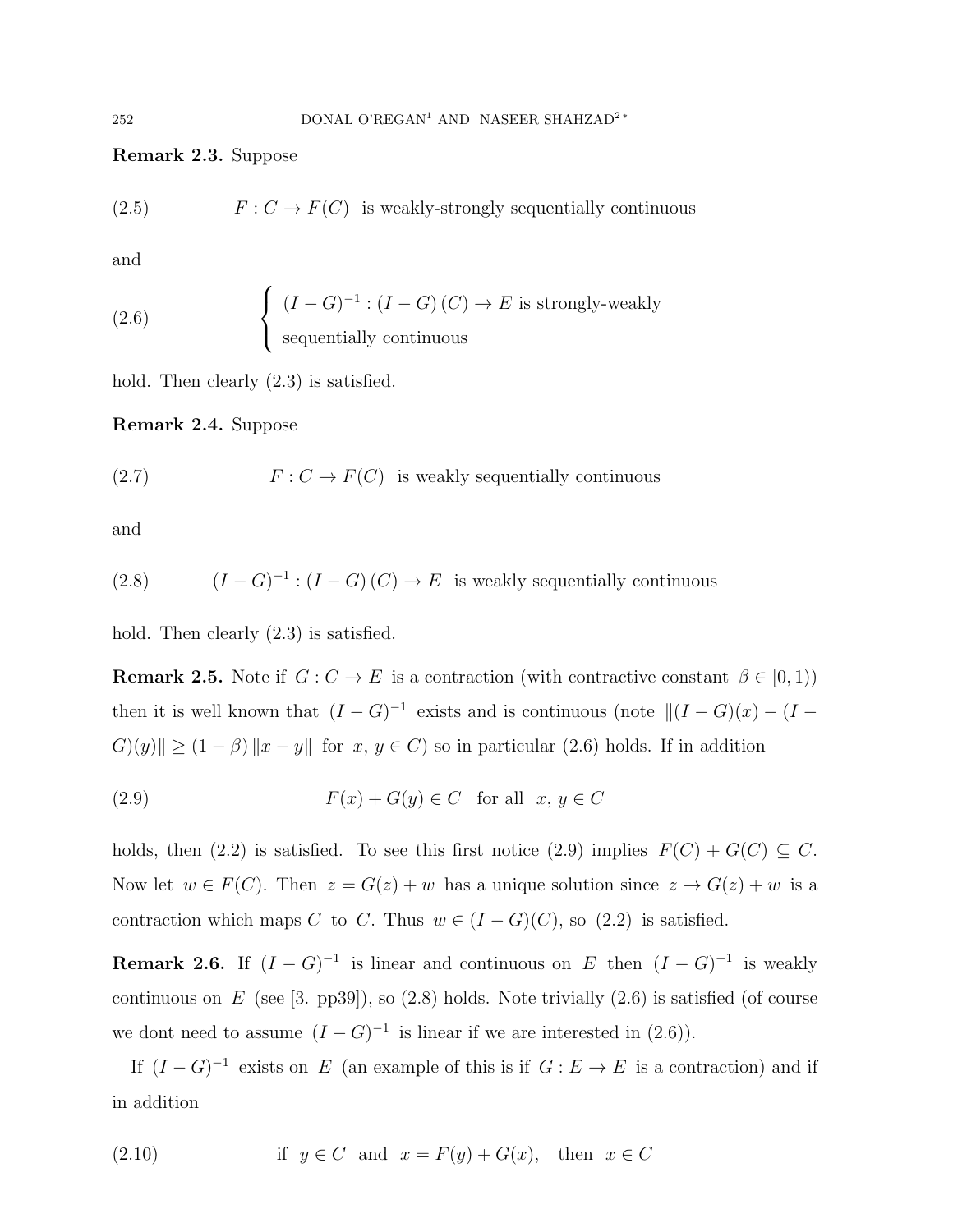holds, then (2.2) is satisfied. To see this let  $w \in F(C)$ . Then there exists  $y \in C$  with  $w = F(y)$ . Let  $z = (I - G)^{-1}(w)$ . Thus  $z - G(z) = w$  which implies  $z = G(z) + F(y)$ and so (2.10) implies  $z \in C$ . Thus  $(I - G)^{-1}(w) \in C$  so  $w \in (I - G)(C)$  and as a result (2.2) is satisfied.

**Remark 2.7.** Suppose there exists  $\alpha \in [0, 1)$  with

(2.11) 
$$
w(F(X) + G(X)) \le \alpha w(X), \ \forall X \subseteq C.
$$

Then (2.4) holds. To see this notice for  $n \in \{1, 2, ...\}$  that

$$
(I - G)^{-1} F(S_n) \subseteq F(S_n) + G (I - G)^{-1} F(S_n) \subseteq F(S_n) + G(S_{n+1})
$$
  

$$
\subseteq F(S_n) + G(S_n)
$$

since  $S_{n+1} = \overline{co} ((I - G)^{-1} F(S_n)) \subseteq S_n$ . Thus

$$
w(S_{n+1}) = w(\overline{co}((I - G)^{-1} F(S_n))) = w((I - G)^{-1} F(S_n))
$$
  
 
$$
\leq w(F(S_n) + G(S_n)) \leq \alpha w(S_n).
$$

Remark 2.8. One could replace (2.4) with other weakly compactness type conditions; see Theorem's 2.7-2.9 in [1].

From the above remarks one can see that Theorem 2.1 of [2] and Theorem 2.3 of [5] follow immediately from Theorem 2.2.

For completeness we now discuss the multivalued situation. In [7] the following result was established.

**Theorem 2.3.** Let C be a nonempty bounded convex closed subset of a Banach space E and assume  $A: C \to K(C)$  is weakly sequentially upper semicontinuous; here  $K(C)$ denotes the family of nonempty closed convex subsets of C. In addition suppose there exists  $a \alpha \in [0,1)$  with

(2.12) 
$$
w(S_{n+1}) \le \alpha w(S_n) \text{ for } n \in \{1, 2, \ldots\};
$$

here  $S_1 = C$  and  $S_{n+1} = \overline{co}(A(S_n))$  for  $n \in \{1, 2, ...\}$ . Then A has a fixed point.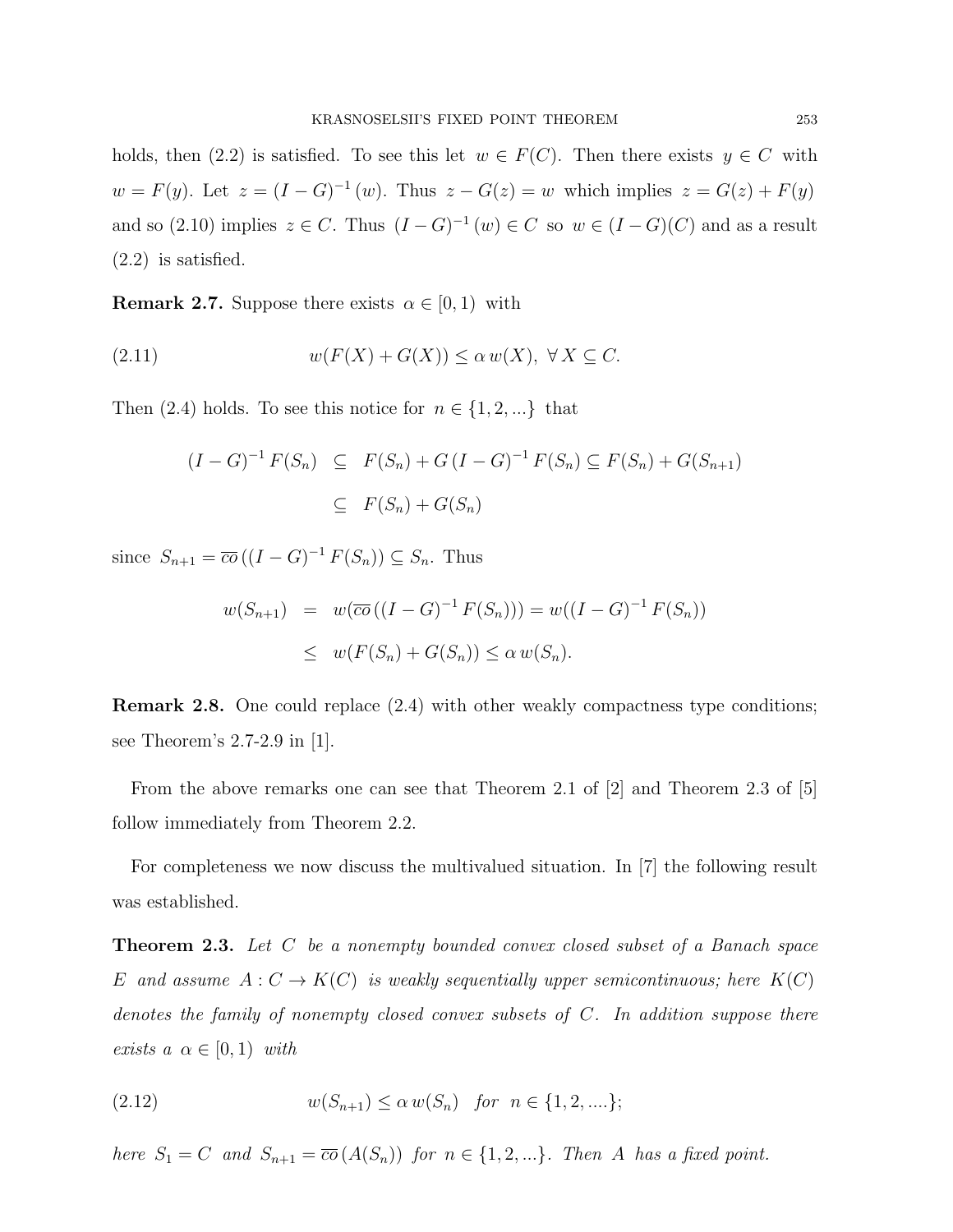Remark 2.9. One could replace (2.12) with other weakly compactness type conditions; see Theorem's 2.7-2.9 in [1].

Theorem 2.3 immediately guarantees our next result.

**Theorem 2.4.** Let C be a nonempty bounded convex closed subset of a Banach space E and assume  $F: C \to 2^E$  and  $G: C \to E$  is such that  $(I-G)^{-1}$  is well defined on  $(I - G)(C)$ ; here  $2^E$  denotes the family of nonempty subsets of E. Also assume the following conditions hold:

$$
(2.13)\qquad \qquad F(C) \subseteq (I - G)(C)
$$

(2.14) 
$$
\begin{cases} (I - G)^{-1} F : C \to K(E) & \text{is weakly sequentially} \\ \text{upper semicontinuous} \end{cases}
$$

and

$$
(2.15) \qquad \exists \alpha \in [0,1) \quad with \quad w(S_{n+1}) \le \alpha \, w(S_n) \quad \text{for} \quad n \in \{1,2,\ldots\};
$$

here  $S_1 = C$  and  $S_{n+1} = \overline{co}((I - G)^{-1}F(S_n))$  for  $n \in \{1, 2, ...\}$ . Then there exists  $x \in C$  with  $x \in F(x) + G(x)$ .

**Proof.** Notice  $F(C) \subseteq (I - G)(C)$  from  $(2.13)$  so  $(I - G)^{-1} F : C \to K(C)$ . The result follows from Theorem 2.3.  $\Box$ 

We now show there is an obvious analogue of Theorem 2.4 (respectively Theorem 2.2) for upper semicontinuous Kakutani or acyclic or approximable or admissible with respect to Gorniewicz (respectively continuous) maps  $(I - G)^{-1} F$ . In this situation w is replaced by the Kuratowski measure of noncompactness  $\alpha$  or the ball measure of noncompactness χ. We will write our results with the Kuratowski measure of noncompactness α.

For simplicity we will present fixed point results in Banach spaces (it is trivial to extend the ideas to topological vector spaces).

**Theorem 2.5.** Let C be a nonempty bounded convex closed subset of a Banach space  $E$ and assume  $A \in \mathcal{B}^{\kappa}(C, C)$ . In addition suppose there exists a  $r \in [0, 1)$  with

(2.16) 
$$
\alpha(S_{n+1}) \le r \alpha(S_n) \text{ for } n \in \{1, 2, \ldots\};
$$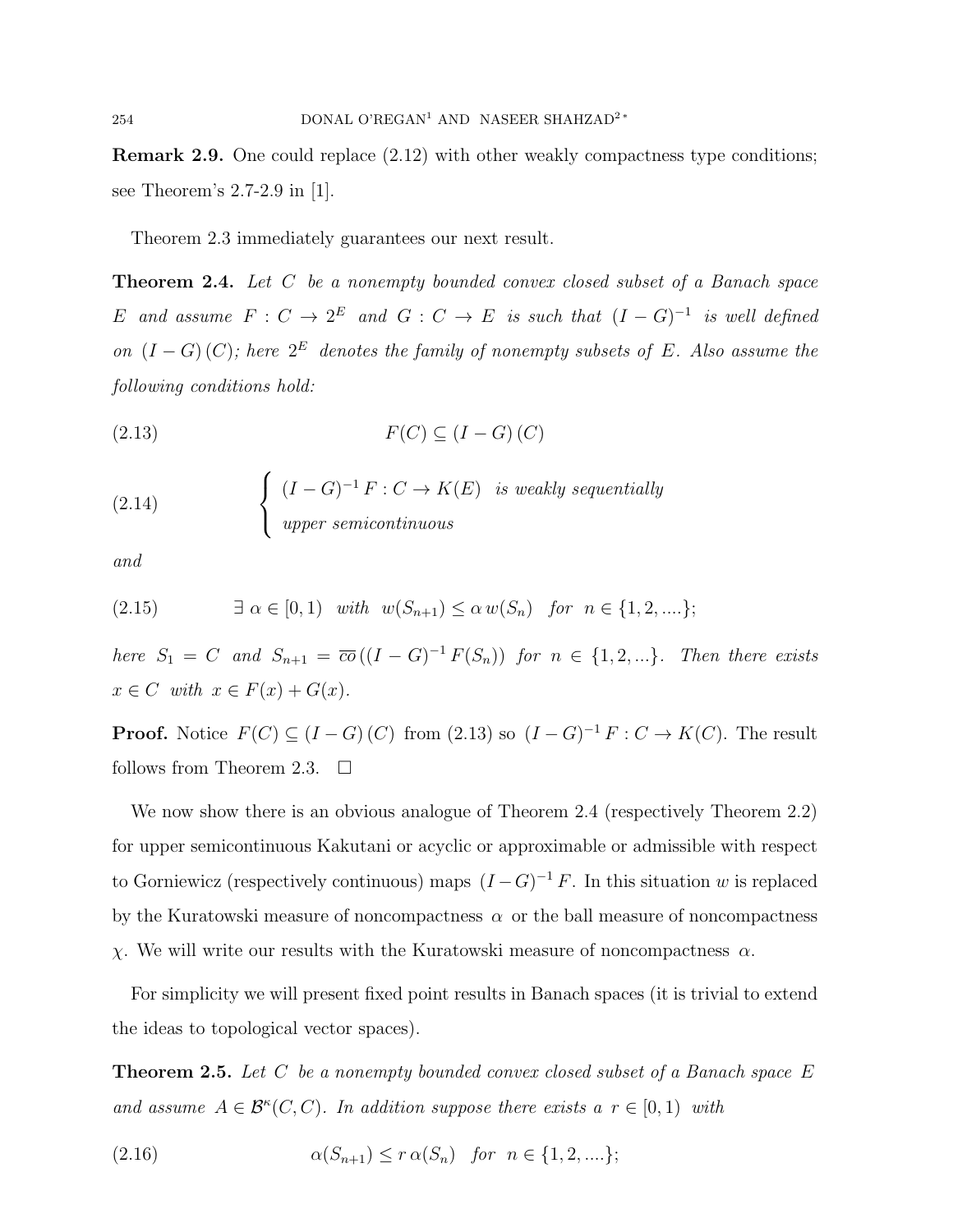here  $S_1 = C$  and  $S_{n+1} = \overline{co}(A(S_n))$  for  $n \in \{1, 2, ...\}$ . Then A has a fixed point. Proof. Notice

$$
\alpha(S_2) = \alpha(\overline{co}(A(S_1))) = \alpha(A(S_1)) \le r \alpha(S_1) \text{ and } S_2 \subseteq \overline{co}(C) = C = S_1.
$$

It is now easy to see that

$$
S_{n+1} \subseteq S_n
$$
 and  $\alpha(S_{n+1}) \le r^n \alpha(S_1)$  for  $n \in \{1, 2, ...\}$ .

Thus  $\alpha(S_n) \to 0$  as  $n \to \infty$  so  $S_\infty = \bigcap_{1}^{\infty} S_n$  is nonempty, convex and closed. Notice  $S_{\infty}$  is compact since  $\alpha(S_{\infty}) = 0$ . Also since

$$
A(S_n) \subseteq A(S_{n-1}) \subseteq \overline{co}(A(S_{n-1})) = S_n, \ \forall n,
$$

we have  $A(S_{\infty}) \subseteq S_{\infty}$ . Now  $A \in \mathcal{B}^{k}(C, C)$  so there exists a closed map  $G \in \mathcal{B}(S_{\infty}, S_{\infty})$ with  $G(x) \subseteq F(x)$  for  $x \in S_{\infty}$ . Now Theorem 1.1 guarantees that there exists a  $x_0 \in S_{\infty}$ with  $x_0 \in G(x_0) \subseteq F(x_0)$ .  $\Box$ 

Remark 2.10. One could replace (2.16) with other compactness type conditions; see Theorem's 2.1-2.5 in [8] and Theorem's 2.1-2.2 of [9] (all these compactness conditions are in topological vector spaces). Also the boundedness assumption on C can be removed in certain situations; see Theorem's 2.1-2.5 in [8] and Theorem 2.2 of [9].

**Theorem 2.6.** Let C be a nonempty bounded convex closed subset of a Banach space E and assume  $F: C \to 2^E$  and  $G: C \to E$  is such that  $(I-G)^{-1}$  is well defined on  $(I - G)(C)$ . Also assume the following conditions hold:

$$
(2.17)\qquad \qquad F(C) \subseteq (I - G)(C)
$$

$$
(1 - G)^{-1} F \in \mathcal{B}^{\kappa}(C, E)
$$

and

(2.19) 
$$
\exists r \in [0,1) \text{ with } \alpha(S_{n+1}) \leq r \alpha(S_n) \text{ for } n \in \{1,2,...\};
$$

here  $S_1 = C$  and  $S_{n+1} = \overline{co}((I - G)^{-1}F(S_n))$  for  $n \in \{1, 2, ...\}$ . Then there exists  $x \in C$  with  $x \in F(x) + G(x)$ .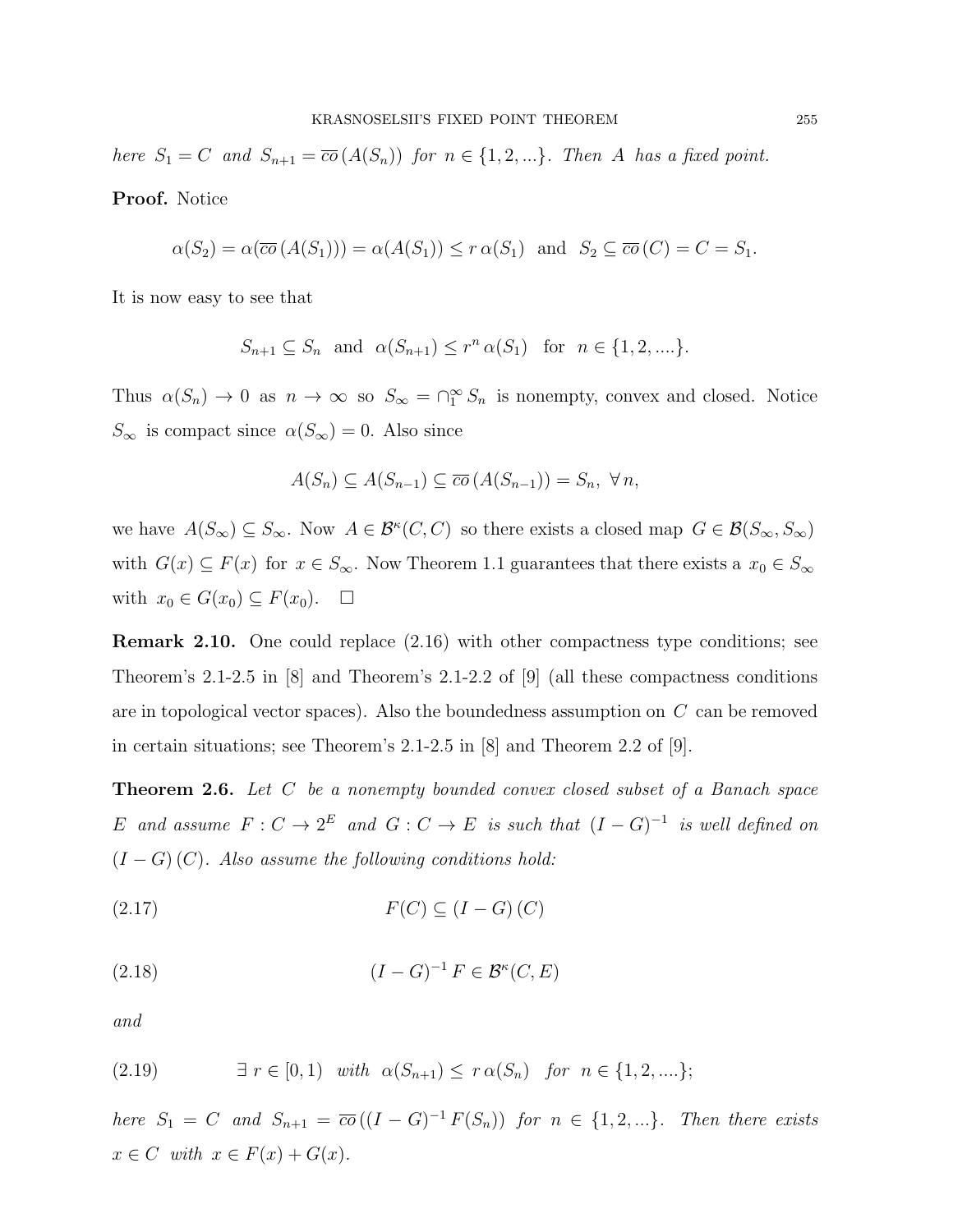**Proof.** Notice  $F(C) \subseteq (I - G)(C)$  from  $(2.17)$  so  $(I - G)^{-1} F \in \mathcal{B}^{\kappa}(C, C)$ . The result follows from Theorem 2.5.  $\Box$ 

Remark 2.11. Suppose

$$
(2.20) \t\t\t F \in \mathcal{U}_c^{\kappa}(C, E)
$$

and

(2.21) 
$$
(I - G)^{-1} : (I - G)(C) \to E \text{ is continuous}
$$

hold. Then  $(I - G)^{-1} F \in \mathcal{U}_c^{\kappa}(C, E)$  since  $\mathcal{U}_c^{\kappa}$  is closed under compositions. As a result  $(I - G)^{-1} F \in \mathcal{B}^{\kappa}(C, E)$ , so  $(2.18)$  holds.

**Remark 2.12.** Note if  $G: C \to E$  is a contraction then it is well known that  $(I-G)^{-1}$ exists and is continuous. If in addition suppose

(2.22) 
$$
F(x) + G(y) \subseteq C \text{ for all } x, y \in C
$$

holds. Fix  $z \in C$  and let  $w \in F(z)$ . Then as in Remark 2.5,  $x = G(x) + w$  has a unique solution so  $w \in (I - G)(C)$ . As a result  $F(z) \subseteq (I - G)(C)$ . We can do this for each  $z \in C$  so  $(2.17)$  is satisfied.

**Remark 2.13.** If  $(I - G)^{-1}$  exists on E and if in addition

(2.23) if 
$$
y \in C
$$
 and  $x \in F(y) + G(x)$ , then  $x \in C$ 

holds, then as in Remark 2.6 it is easy to see that  $(2.17)$  is satisfied.

Remark 2.14. One could replace (2.19) with other compactness type conditions; see Theorem's 2.1-2.5 in [8] and Theorem's 2.1-2.2 of [9]. Also the boundedness assumption on C can be removed in certain situations; see Theorem's 2.1-2.5 in [8] and Theorem 2.2 of [9].

#### **REFERENCES**

[1] R.P. Agarwal, D. O'Regan and X. Liu, A Leray-Schauder alternative for weakly-strongly sequentially continuous weakly compact maps, Fixed Point Theory and Applications, Vol 2005(1) (2005), 1–10.